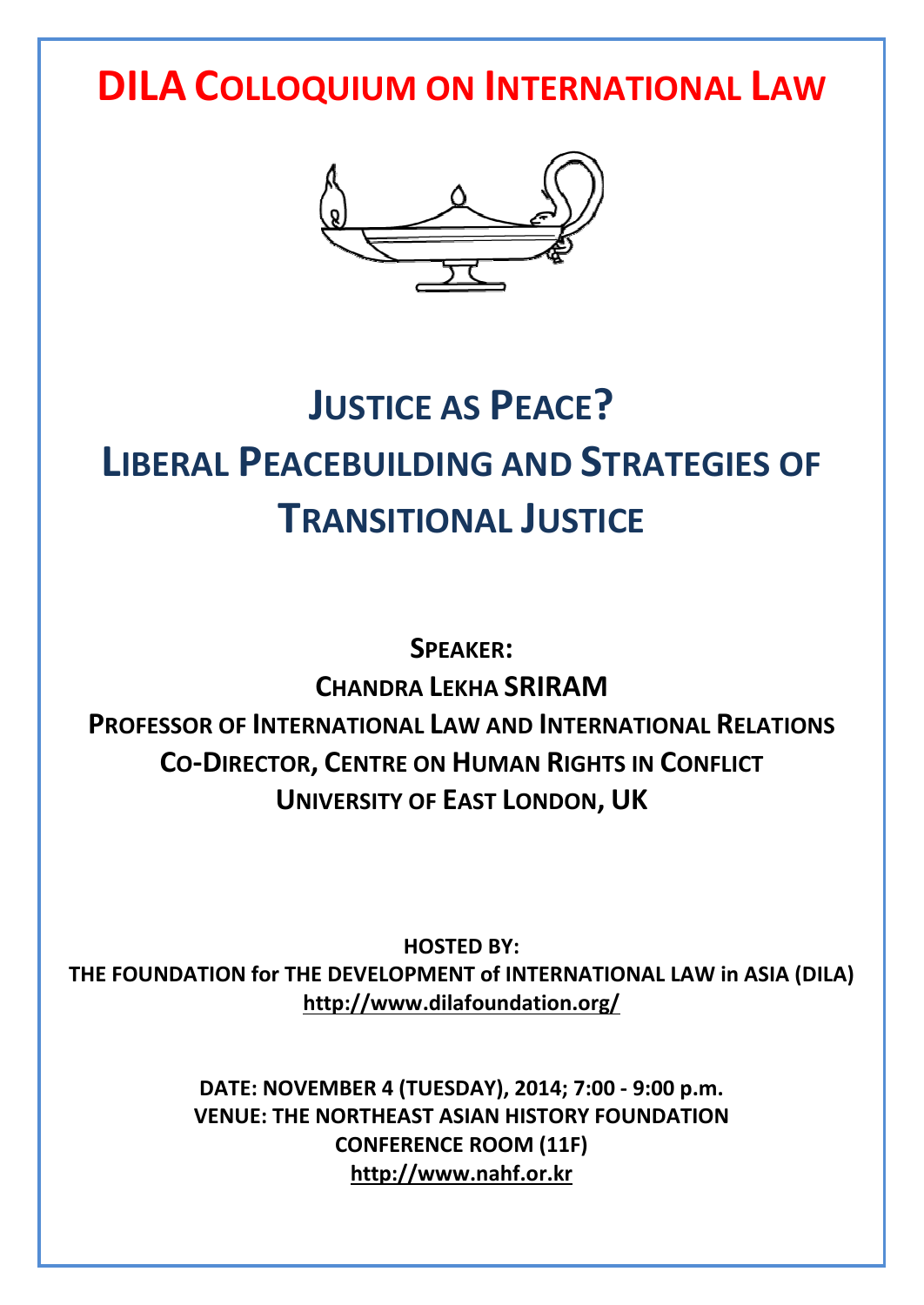### **SPEAKER:**

**Professor Chandra Lekha SRIRAM** joined the School of Law at the University of East London in 2005 as its inaugural Professor of Human Rights, when she also founded and directed the Centre on Human Rights in Conflict (www.uel.ac.uk/chrc). As director of the Centre, she raised collaborative grants from the British Academy, the United States Institute of Peace, the Leverhulme Trust, the European Union, and the Social Sciences and Humanities Research Council of Canada. From 2010-2013, she was Professor of Law at the University of London, School of Oriental and African Studies.

She returned to UEL as Professor of International Law and International Relations in 2013, accompanied by colleagues working on her new collaborative grant from the Economic and Social Research Council on the Impact of Transitional Justice Measures on Democratic Institution-building (www.tjdi.org). This is a three year project in conjunction with Anja Mihr at the University of Utrecht (funded by NWO), examining the long-term impact of transitional justice measures. She co-directs the Centre on Human Rights in Conflict with John Strawson.

Professor Sriram has researched and published widely in the areas of international law, international relations, human rights, rule of law, conflict prevention, conflict resolution, peacebuilding, international criminal law and post-atrocity justice.

She received her PhD in Politics from Princeton University in 2000, her JD from the University of California-Berkeley in 1994, and her BA in Political Science and MA in International Relations from the University of Chicago in 1991.

#### **Selected books:**

*- War, conflict, and human rights: Theory and Practice, 2d edition* co-author with Olga Martin-Ortega and Johanna Herman (Routledge, 2014).

*- Transitional justice and peacebuilding on the ground: Victims and excombatants* co-editor with Jemima García-Godos, Johanna Herman, and Olga Martin-Ortega (London: Routledge, 2013).

*- Peacebuilding and rule of law in Africa: Just Peace?* co-editor with Olga Martin-Ortega and Johanna Herman (London: Routledge, 2011).

*- Peace as governance: Power-sharing, armed groups, and contemporary peace negotiations* (London: Palgrave, 2008).

*- International Law and International Relations: Bridging Theory and Practice,* co-editor with Tom Biersteker, Peter Spiro, and Veronica Raffo (London: Routledge, 2006).

*- Globalizing justice for mass atrocities: A revolution in accountability* (London: Routledge, 2005).

*- Confronting past human rights violations: justice vs. peace in times of transition* (London: Frank Cass, 2004).

#### **Selected articles:**

- "Spoilers of justice," *Nordic Journal of Human Rights* no. 2 (June 2013), pp. 248-262. - "Making rights real? Minority and gender provisions and power-sharing arrangements," *International Journal of Human Rights* vol. 17, no. 2 (2013), pp. 275-288.

- "Closing impunity gaps: Regional transitional justice processes?" with Amy Ross, *Transitional Justice Review* vol. 1, issue 1 (2012), pp. 3-30.

- "Kenya in the shadow of the ICC: Complementarity, Gravity, and Impact," with Stephen Brown, *International Criminal Law Review* vol. 12, no. 2 (2012), pp. 1-26.

- "The big fish won't fry themselves: Criminal accountability for post-election violence in Kenya," with Stephen Brown, *African Affairs* vol. 111, issue 443 (2012), pp. 244-260.

- "Power-sharing and transitional justice: A clash of paradigms?" with Stef Vandeginste, *Global Governance vol.* 17, no. 4 (October 2011), pp. 489-505.<br>- "The perils of power-sharing: Africa and beyond," with Marie-Jöelle Zahar, *Africa Spectrum vol.* 44, no. 3

(2009), pp. 11-39.